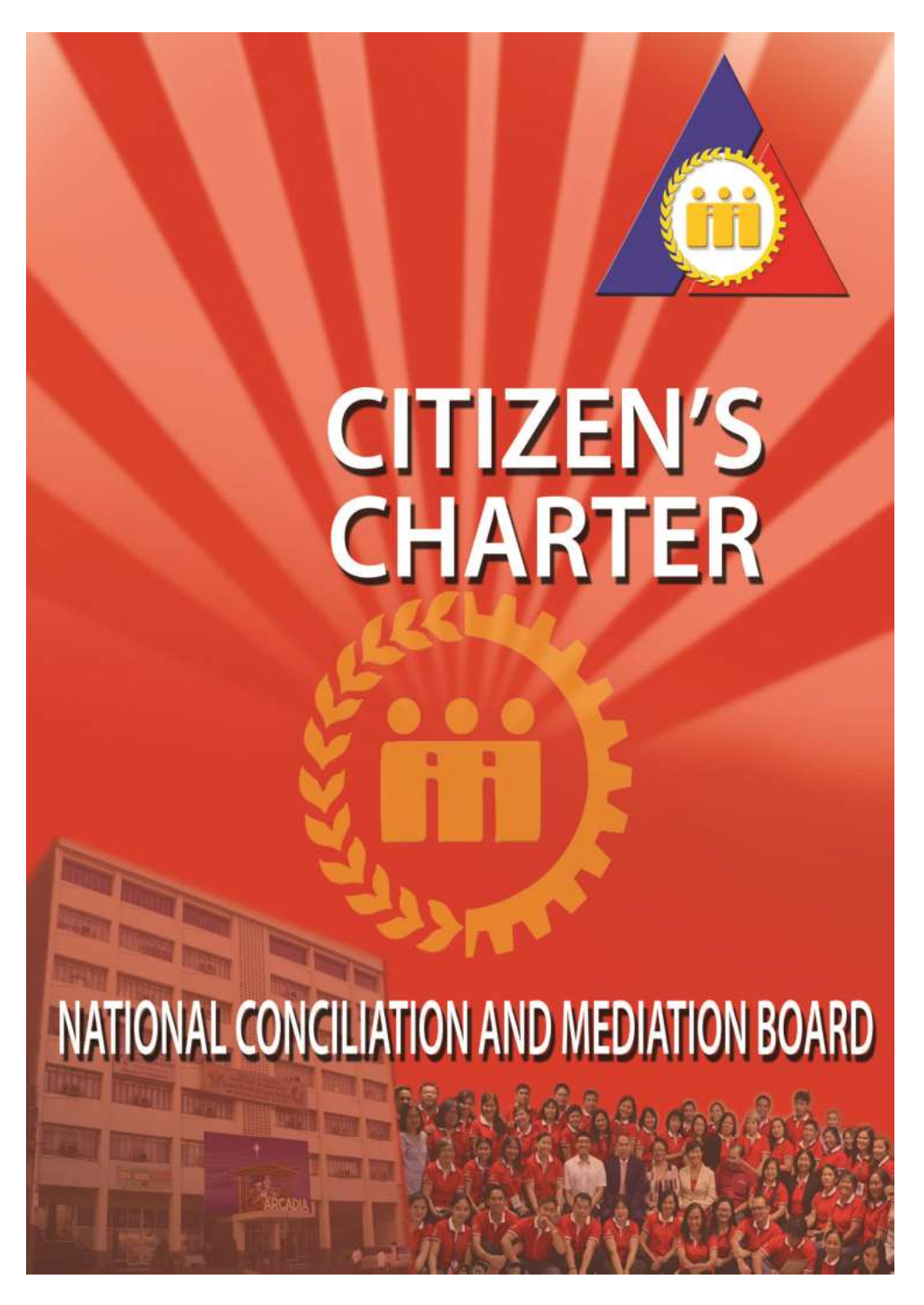## **MANDATE**

The NCMB, created under Executive Order No. 126 as amended by EO 251, re-organizing the DOLE, shall formulate policies, develop plans and programs and set standards and procedures relative to the promotion of conciliation and mediation of labor disputes through preventive mediation, conciliation and voluntary arbitration; facilitation of labormanagement cooperation through joint mechanisms for information sharing, effective communication and consultation and group problem solving.

#### **Vision**

The NCMB shall be the center of excellence in enhancing harmonious relationship in every workplace.

#### **Mission**

To sustain harmonious labor and management relations through continuous education, mainstreaming of alternative dispute resolution (ADR) mechanisms, and implementation of innovative approaches towards worker's empowerment.

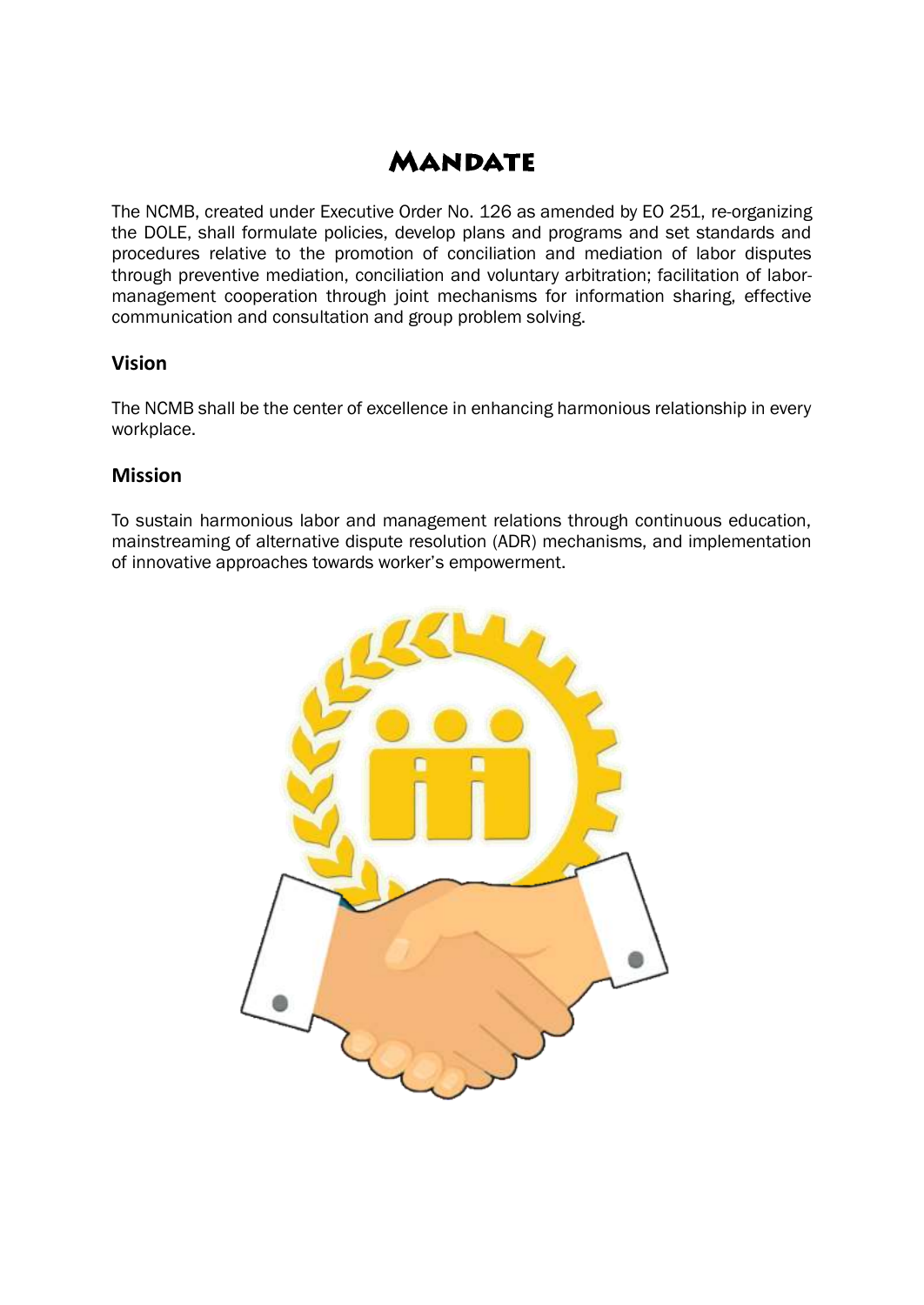## **PERFORMANCE PLEDGE**

We, the officials and employees of the National Conciliation and Mediation Board, commit and resolve to efficiently and effectively perform our tasks in utmost courtesy and sincere dedication to provide timely and excellent service to the public.

## Integrity Pledge

We, the officials and employees of the National Conciliation and Mediation Board do hereby pledge to:

VALUE our being an employee of the DOLE as opportunity to be an agent of change and transformation;

GUIDE our actions and decisions with the goal of serving solely the interest of the public and not our own;

OBSERVE the DOLE Code of Conduct as our standard of ethical and accountable behavior;

ADOPT the practice of continuous process improvements towards efficient and effective delivery of services;

ENGAGE our social partners in enhancing transparency and enforcing accountability;

ENSURE that we and our fellow workers will be vigilant in the performance of our duties and responsibilities.

## ORGANIZATIONAL STRUCTURE

The Board is headed by an Executive Director with two (2) Deputy Executive Directors who are appointed by the President of the Philippines upon recommendation of the Secretary of Labor and Employment.

The Board's Central Office is composed of the following:

#### Technical Services Department

- Conciliation-Mediation Division
- Workplace Relations Enhancement Division
- Voluntary Arbitration Division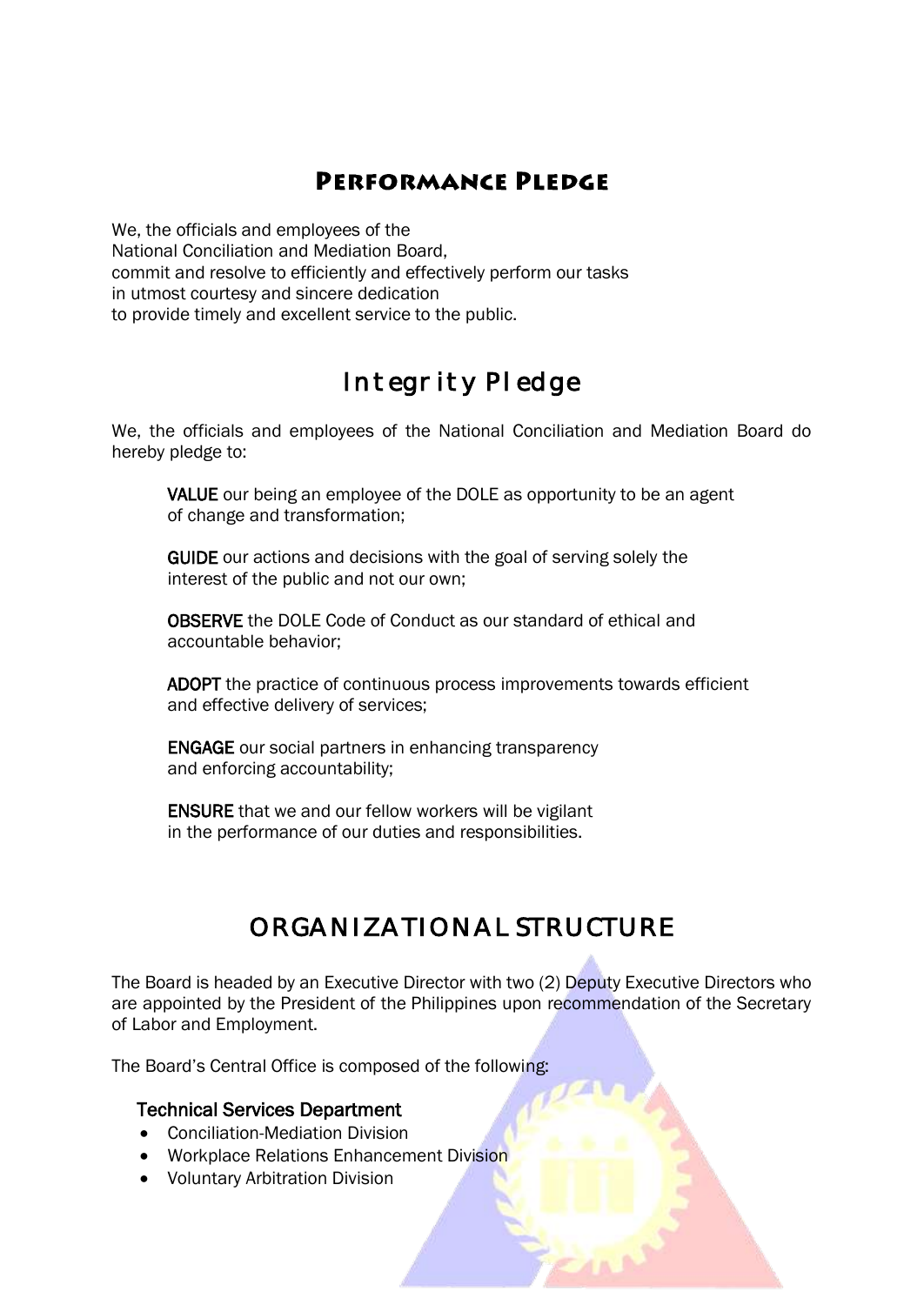#### Internal Services Department

- Administrative Division
- Financial and Management Division
- Research and Information Division

The Board exercises supervision over its 16 regional branches, each headed by a Director II and assisted by technical and support staff.

A Tripartite Voluntary Arbitration Advisory Council (TVAAC) is attached to the NCMB composed of the following:

| <b>Executive Director of NCMB</b> | $\overline{\phantom{a}}$ | Chairman |
|-----------------------------------|--------------------------|----------|
| 1 Government Representative       | $\blacksquare$           | Member   |
| 2 Labor Representatives           |                          | Member   |
| 2 Management Representatives      | $\sim$                   | Member   |
|                                   |                          |          |

The Council advises the NCMB on matters pertaining to the promotion of voluntary arbitration as the preferred mode of dispute settlement.



## **POWERS AND FUNCTIONS:**

- ❑ Formulate policies, programs, standards, procedures, manuals of operations, and guidelines pertaining to effective mediation and conciliation of all labor disputes;
- $\Box$  Perform preventive mediation and conciliation functions;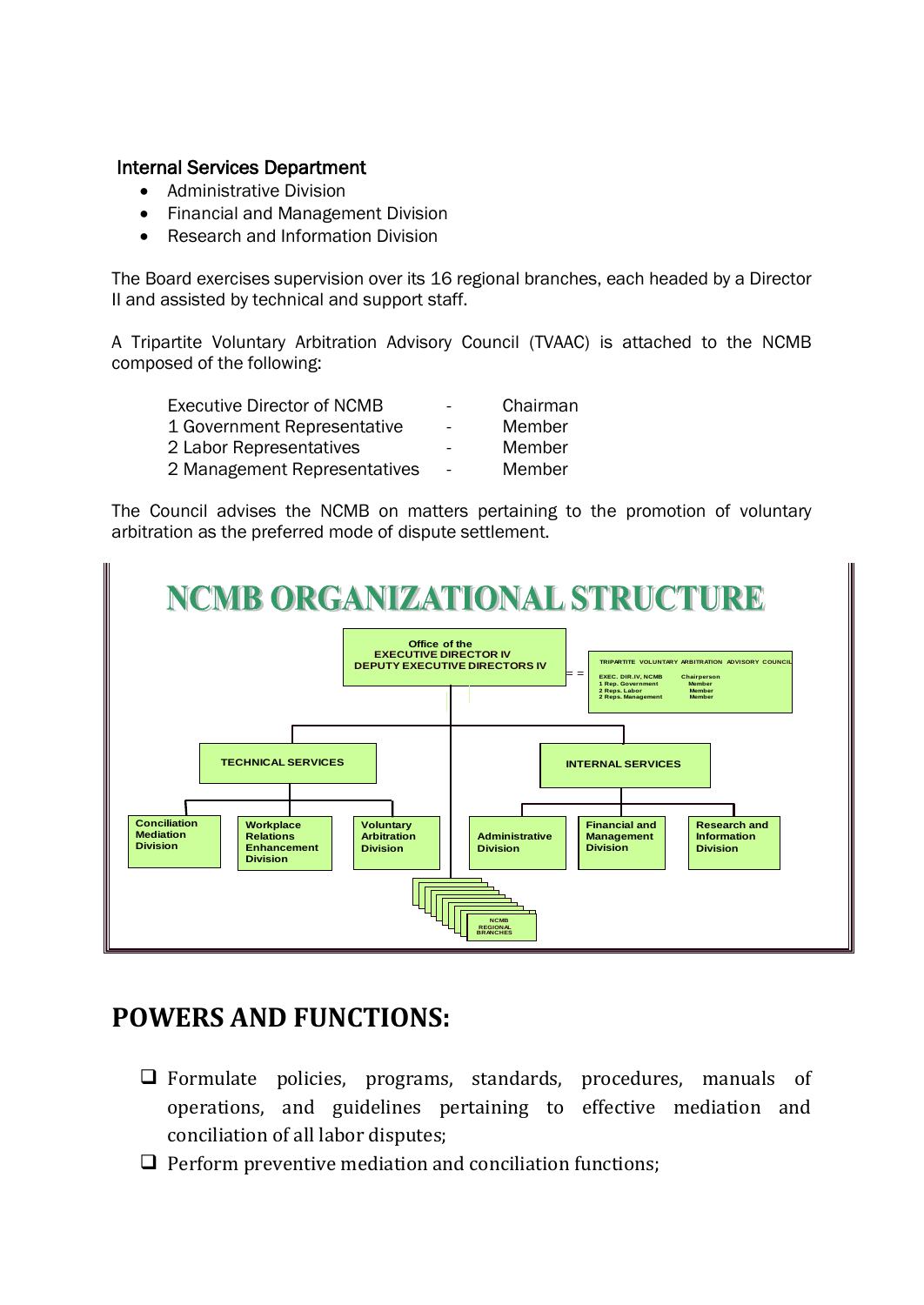- □ Coordinate and maintain linkages with other sectors of institutions and other government authorities concerned with matters relative to the prevention and settlement of labor disputes;
- ❑ Formulate policies, plans, programs, standards, procedures, manuals of operations, and guidelines pertaining to the promotion of cooperative and non-adversarial schemes, grievance handling, voluntary arbitration, and other voluntary modes of dispute settlement;
- $\Box$  Administer the voluntary arbitration program; maintain/update a list of voluntary arbitrators, compile arbitration awards and decisions;
- $\Box$  Provide counseling and preventive mediation assistance particularly in the administration of collective agreements;
- ❑ Monitor and exercise technical supervision over the Board's programs being implemented in the regional offices; and
- $\Box$  Perform such other functions as may be provided by law or assigned by the Secretary.

## NCMB FRONTLINE SERVICES

## Central and Regional Offices

| <b>Frontline Service</b>                                         | Fees | Forms                          | <b>Processing Time</b><br>(Under normal<br>circumstance per<br>transaction) | Person-in-Charge                                 |
|------------------------------------------------------------------|------|--------------------------------|-----------------------------------------------------------------------------|--------------------------------------------------|
| <b>CASE HANDLING OF NOTICE</b><br>OF STRIKE/LOCKOUT              | None | FM-DOLE-NCMB-<br>01.01(A)      | 10 minutes<br>(filing)                                                      | Desk Officer/<br>Docket Officer                  |
| <b>CASE HANDLING OF</b><br>PREVENTIVE MEDIATION                  | None | FM-DOLE-NCMB-<br>01.01(A)      | 10 minutes<br>(filing)                                                      | Desk Officer/<br>Docket Officer                  |
| <b>HANDLING OF REQUEST FOR</b><br><b>ASSISTANCE</b>              | None | <b>DOLE-SENA</b><br>FORM No. 1 | 15 minutes<br>(filing)                                                      | Desk Officer/<br>Docket Officer/<br><b>SEADO</b> |
| FACILITATION/HANDLING OF<br><b>VOLUNTARY ARBITRATION</b><br>CASE | None | <b>VA FORM 01-05</b>           | 5 minutes<br>(filing)                                                       | <b>Technical Staff</b>                           |
| PROCESSING OF VOLUNTARY<br><b>ARBITRATION SUBSIDY</b>            | None | VA Form 01<br>VA Form 06       | 10 minutes<br>(filing)                                                      | <b>Technical Staff</b>                           |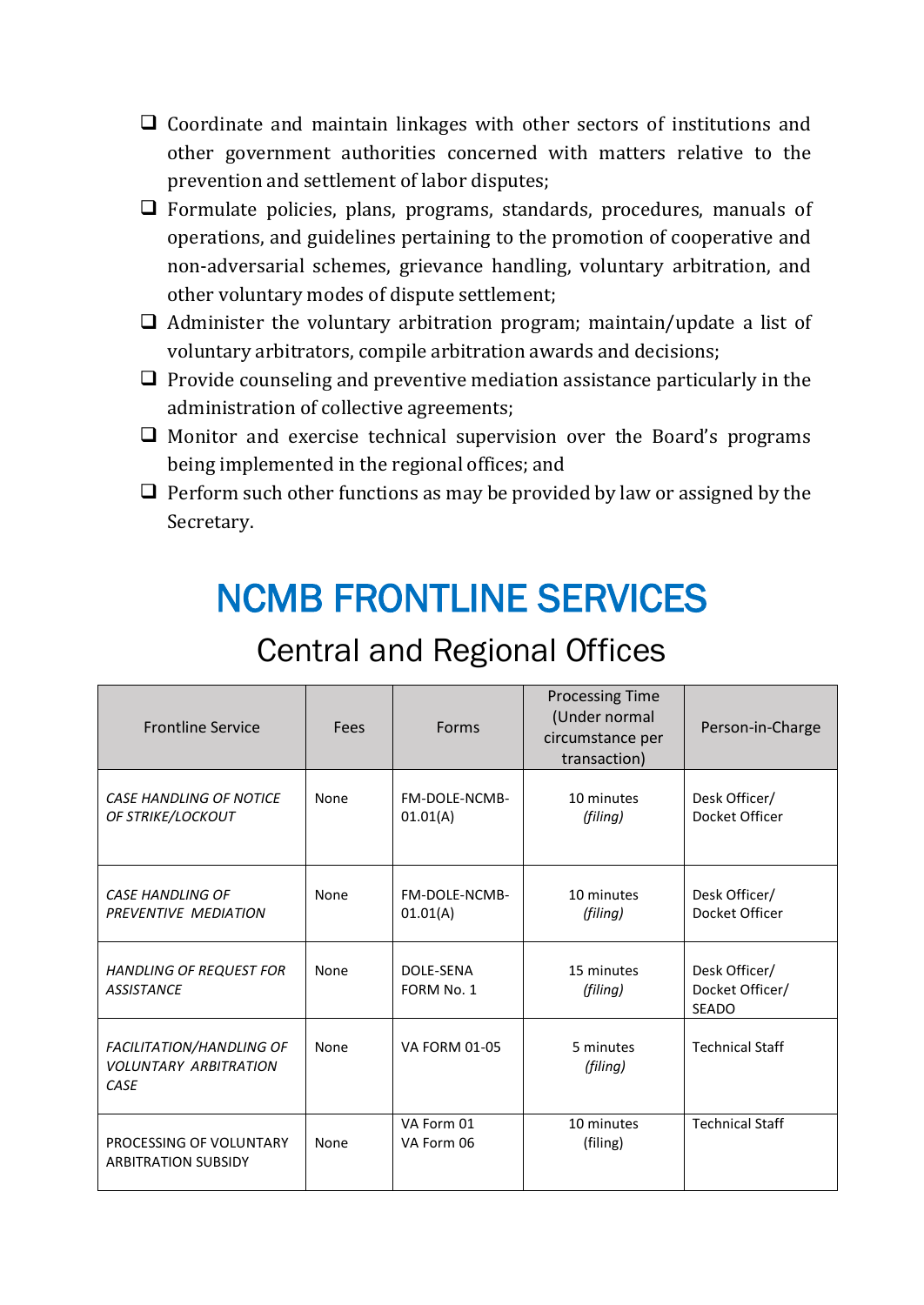## NCMB FRONTLINE SERVICES

## **Case Handling of Notice of Strike/Lockout**

Schedule of availability of service:

### **Monday – Friday: 8:00AM – 5:00PM**

Who may avail of the service:

Any **certified or duly recognized bargaining representative**, **legitimate organization** and **employer**.

Requirements:

- Duly accomplished form [FM-DOLE-NCMB-01.01 (A)]
- Proof of service to the other party
- In case of CBA deadlock, the notice shall state the unresolved issues in the bargaining negotiations accompanied by written proposals of the union, the counter-proposals of the employer and proof of request for conference to settle differences.
- In case of unfair labor practices, the notice shall state the acts complained of and the efforts taken to resolve the dispute amicably.

| Step           | Applicant/ Client            | Service Provider                                                                 | Duration of<br>Activity<br>(under normal<br>circumstances) | Person-in-<br>Charge             | Fees | Form                          |
|----------------|------------------------------|----------------------------------------------------------------------------------|------------------------------------------------------------|----------------------------------|------|-------------------------------|
| $\mathbf{1}$   | Accomplish form              | Receive, record<br>and docket duly<br>accomplished<br>form                       | 10 minutes                                                 | <b>Desk</b><br>Officer           |      | FM-DOLE-<br>NCMB-<br>01.01(A) |
|                |                              | Assign case to<br>Conciliator-<br>Mediator and<br>schedule initial<br>conference | Immediately                                                | <b>Branch</b><br><b>Director</b> |      |                               |
| $\overline{2}$ | Attend initial<br>conference | Conduct initial<br>conference                                                    | Within 5 days<br>from receipt                              | Conciliator<br>-Mediator         |      |                               |
| 3              | Attend<br>mandatory          | Conduct<br>mandatory                                                             |                                                            | Conciliator<br>-Mediator         |      |                               |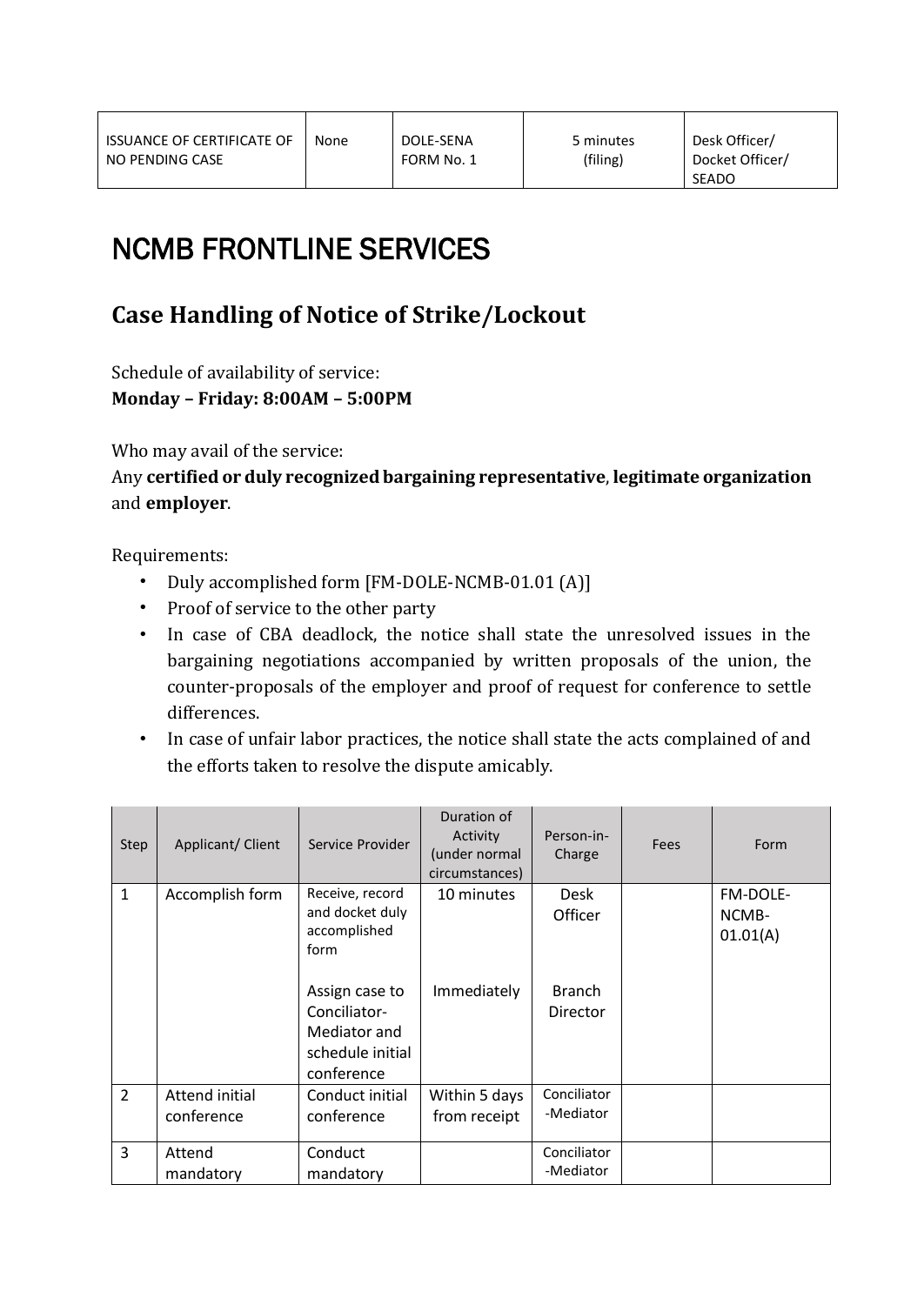|   | conferences for<br>either:                                   | conferences<br>for either:                                       |                                               |                                                 |  |
|---|--------------------------------------------------------------|------------------------------------------------------------------|-----------------------------------------------|-------------------------------------------------|--|
|   | Union busting                                                | Union busting                                                    | 7 days/ depends<br>on agreement of<br>parties |                                                 |  |
|   | Unfair Labor<br>practice                                     | Unfair Labor<br>practice                                         | 22 days/depends<br>on agreement of<br>parties |                                                 |  |
|   | <b>Bargaining</b><br>deadlock                                | <b>Bargaining</b><br>deadlock                                    | 37 days/depends<br>on agreement of<br>parties |                                                 |  |
| 4 | Submit result of<br>Strike/ Lockout<br><b>Vote Balloting</b> | Receive result<br>of Strike/<br>Lockout Vote<br><b>Balloting</b> | 5 minutes                                     | Conciliator<br>-Mediator/<br>Records<br>Officer |  |
| 5 | Sign Settlement<br>Agreement                                 | Prepare<br>Settlement<br>Agreement                               | Upon<br>agreement of<br>the parties           | Conciliator<br>-Mediator                        |  |
|   |                                                              |                                                                  | <b>End of Transaction</b>                     |                                                 |  |

## **Case Handling of Preventive Mediation**

Schedule of availability of service: **Monday – Friday: 8:00AM – 5:00PM**

Who may avail of the service:

Any **aggrieved employee/employer** from the organized sector

Requirements: Duly accomplished form [FM-DOLE-NCMB-01.01 (A)]

| Step         | Applicant/<br>Client | Service Provider                                        | Duration<br>of Activity<br>(under<br>normal<br>circumstan<br>ces) | Person-in-<br>Charge      | Fees | Form                          |
|--------------|----------------------|---------------------------------------------------------|-------------------------------------------------------------------|---------------------------|------|-------------------------------|
| $\mathbf{1}$ | Accomplish<br>form   | Receive, record and<br>docket duly<br>accomplished form | 10 minutes                                                        | <b>Desk</b><br>officer    |      | FM-DOLE-<br>NCMB-<br>01.01(A) |
|              |                      | Assign case to<br>Conciliator-                          | Immediately                                                       | <b>Branch</b><br>Director |      |                               |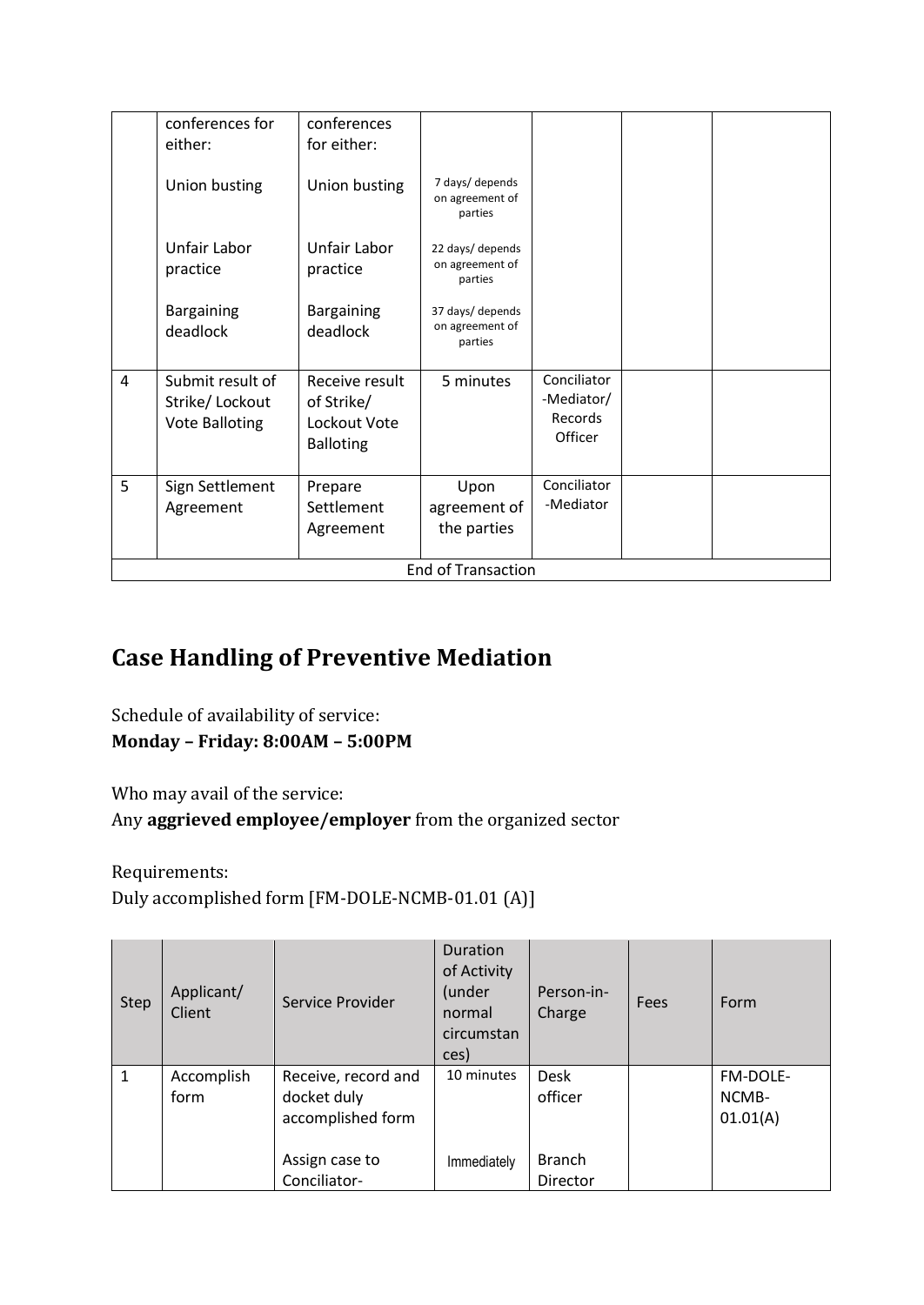|   |                                 | Mediator and<br>schedule initial<br>conference                 |                                                            |                          |  |
|---|---------------------------------|----------------------------------------------------------------|------------------------------------------------------------|--------------------------|--|
| 2 | Attend<br>conferences           | Conduct initial<br>conference and<br>succeeding<br>conferences | $35 \text{ days}$<br>depends on<br>agreement<br>of parties | Conciliator-<br>Mediator |  |
| 3 | Sign<br>Settlement<br>Agreement | Prepare Settlement<br>Agreement                                | Upon<br>agreement<br>of parties                            | Conciliator-<br>Mediator |  |
|   |                                 |                                                                | <b>End of Transaction</b>                                  |                          |  |

## **Handling of Request for Assistance**

Schedule of availability of service: **Monday – Friday: 8:00AM – 5:00PM**

Who may avail of the service:

#### Any **aggrieved employee/employer**

| Step           | Applicant/ Client                 | Service Provider                                                              | Duration of<br>Activity<br>(under normal<br>circumstances)                        | Person-in-<br>Charge     | Fees | Form                                                |
|----------------|-----------------------------------|-------------------------------------------------------------------------------|-----------------------------------------------------------------------------------|--------------------------|------|-----------------------------------------------------|
| $\mathbf{1}$   | Approach SEnA<br>Desk Officer     | Provide client with<br>request form                                           | Immediately                                                                       | <b>SEADO</b>             |      | <b>DOLE-SENA</b><br>Form 01                         |
| $\overline{2}$ | Accomplish<br><b>Request Form</b> | Receive and check<br>accomplished form<br>and interview<br>client/complainant | 15 minutes /<br>depends<br>upon client                                            | <b>SEADO</b>             |      | DOLE-SENA<br>Form 01<br><b>DOLE-SENA</b><br>Form 02 |
|                |                                   | Assign number and<br>docket request<br>form                                   | 5 minutes                                                                         | <b>Docket</b><br>Officer |      |                                                     |
|                |                                   | Prepare and issue<br>Notice of<br>Conference                                  | 10 minutes                                                                        | <b>Docket</b><br>Officer |      |                                                     |
| $\overline{3}$ | Attend<br>conferences             | Conduct<br>conferences                                                        | 30 days, but<br>may be<br>extended up<br>to 45 days by<br>agreement of<br>parties | <b>SEADO</b>             |      | <b>DOLE-SENA</b><br>Form 03                         |
| 4              | Sign Agreement<br>and Quitclaim*  | Facilitate<br>settlement                                                      | If applicable,<br>10 minutes                                                      | <b>SEADO</b>             |      | <b>DOLE-SENA</b><br>Form 05                         |
| 5              | Receive<br>Referral*              | <b>Issue Referral</b>                                                         | If applicable,<br>10 minutes                                                      | <b>SEADO</b>             |      | <b>DOLE-SENA</b><br>Form 06                         |

\* Complainant can either choose to settle and execute a quitclaim or request for referral to other offices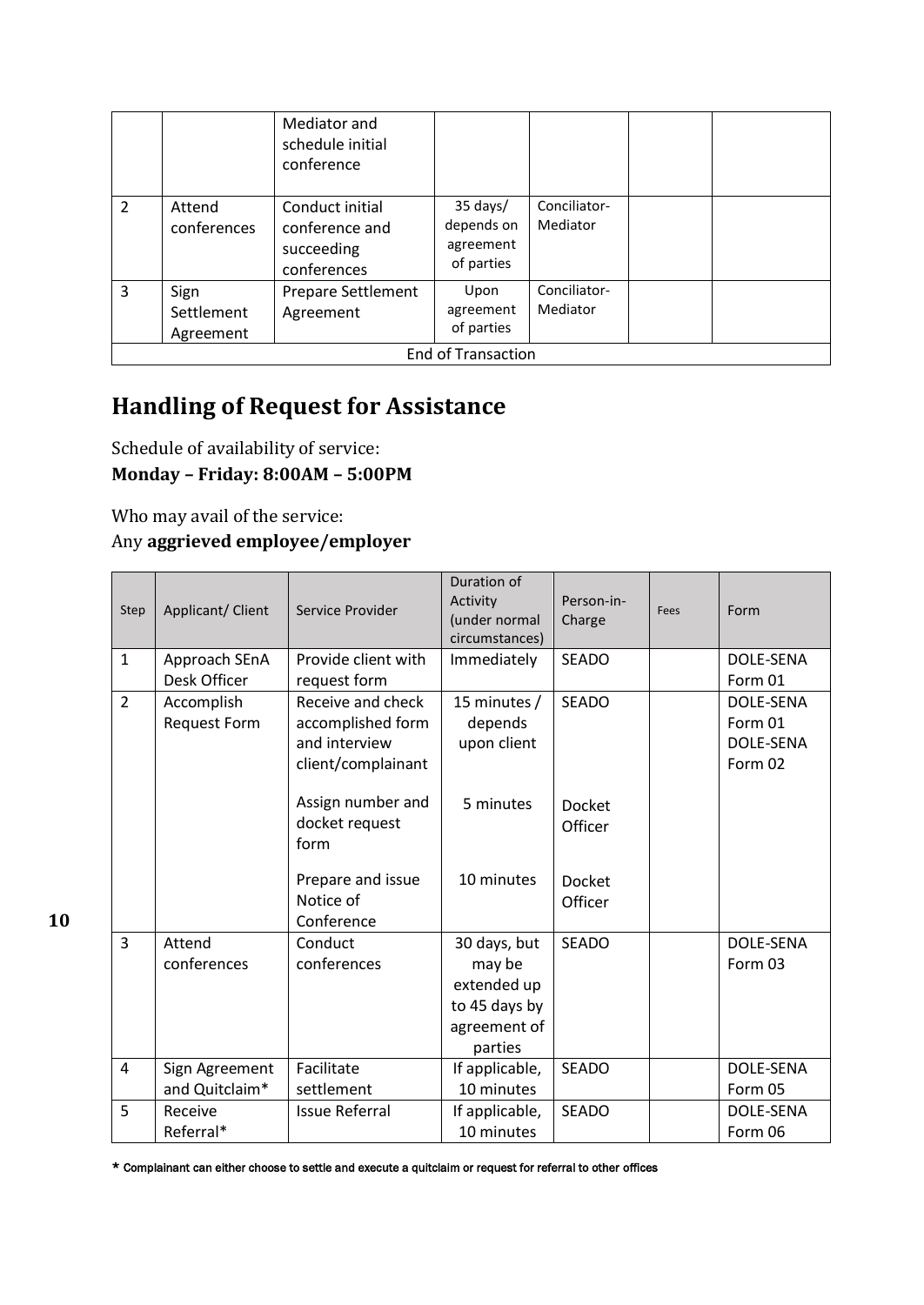## **Facilitation/Handling of Voluntary Arbitration Case**

Schedule of availability of service: **Monday – Friday: 8:00AM – 5:00PM**

Who may avail of the service:

Any **aggrieved employee/employer** from organized and unorganized sector

| Step         | Applicant/ Client                                                                                                                                                                                 | Service<br>Provider                                                                                                                       | Duration of<br>Activity<br>(under normal<br>circumstances) | Person-in-<br>Charge                                         | Fees | Form                           |
|--------------|---------------------------------------------------------------------------------------------------------------------------------------------------------------------------------------------------|-------------------------------------------------------------------------------------------------------------------------------------------|------------------------------------------------------------|--------------------------------------------------------------|------|--------------------------------|
| $\mathbf{1}$ | File/submit required<br>document depending<br>on the origin of the VA<br>Case<br>a. for direct<br>submission -<br>provide<br>agreement/<br>minutes of<br>meeting<br>elevating the<br>issues to VA | Receive<br>document<br>submitted by<br>party/ies                                                                                          | 5 minutes                                                  | Technical<br>Staff                                           |      |                                |
|              | b. for cases<br>emanating<br>from<br>conciliation-<br>mediation<br>cases including<br>RFAs - provide<br>agreement reached<br>during<br>conciliation<br>submitting the<br>case to VA               | Receive<br>Documents/<br>Agreements                                                                                                       | 5 minutes                                                  | Technical<br>Staff                                           | N/A  | N/A                            |
|              | c. for cases filed<br>as Notice to<br>Arbitrate<br>$(NTA)$ -<br>provide<br>minutes<br>of grievance<br>meeting<br>stating<br>that grievance                                                        | Forward the<br>NTA to the<br>Office of the<br>Director for<br>appropriate<br>action<br>Call parties for<br>conference<br>after lapse of 7 | 5 minutes<br>Within 3 days<br>(after lapse of 7<br>days)   | Technical<br><b>Staff</b><br>Technical<br>Staff/<br>Director | N/A  | <b>VA</b><br>Form<br>$02 - 05$ |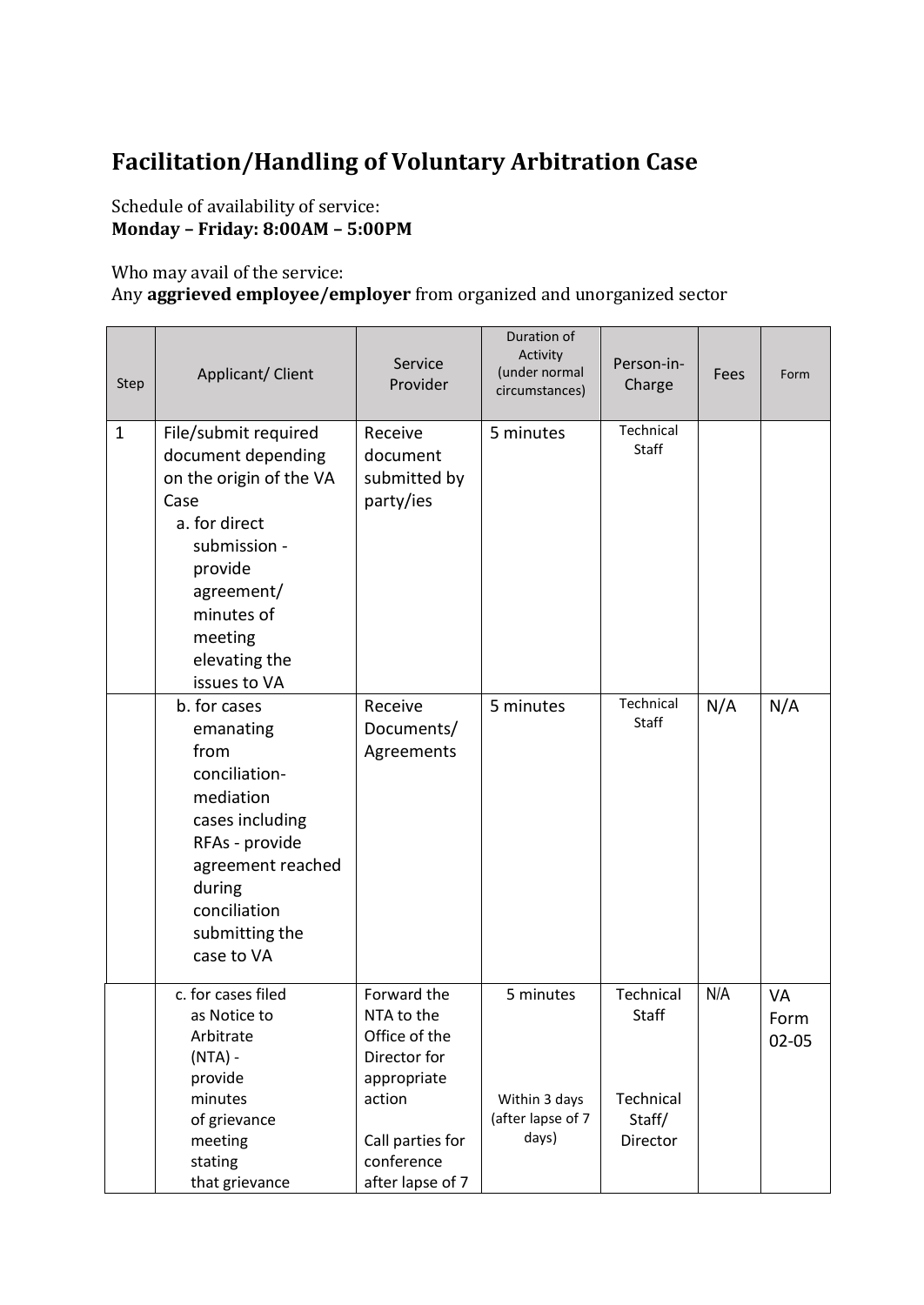|                | machinery has<br>been<br>exhausted<br>and proof of<br>service to the<br>other party<br>of the NTA. | days from<br>receipt of the<br>NTA.<br>During the<br>conference,<br>determine<br>whether both<br>parties agree<br>to submit to VA<br>(If yes, proceed<br>to Step 2.<br>If not, AVA is<br>appointed)   | 2 hours<br>(depends upon<br>the agreement<br>of parties) | Director<br>Director                            |                         |
|----------------|----------------------------------------------------------------------------------------------------|-------------------------------------------------------------------------------------------------------------------------------------------------------------------------------------------------------|----------------------------------------------------------|-------------------------------------------------|-------------------------|
|                | d. for cases<br>originating<br>from<br>NLRC - submit<br>Order of Labor                             | Receive<br>endorsement<br>letter and<br>check the<br>attachments                                                                                                                                      | 5 minutes<br>5 minutes                                   | Records<br>Officer<br>Technical                 |                         |
|                | Arbiter<br>referring<br>the case to VA                                                             | Forward the<br>endorsement<br>to the Office of<br>the Director for<br>information<br>and<br>appropriate<br>action<br>Call parties to<br>conference                                                    | Within 3 days from<br>receipt of<br>endorsement          | <b>Staff</b><br>Technical<br>Staff/<br>Director |                         |
| $\overline{2}$ | <b>Accomplish Submission</b><br>Agreement                                                          | Assist in the<br>filling-up of the<br>Submission<br>Agreement<br>Provide parties<br>with list of<br><b>AVAs</b><br>Facilitate<br>selection of<br><b>AVA</b><br>Inform chosen<br>AVA of the VA<br>Case | 30 minutes                                               | Technical<br>Staff/<br>Conciliator-<br>Mediator | VA<br><b>FORM</b><br>01 |
| $\overline{3}$ | <b>Attend hearings</b>                                                                             | Notify/call<br>parties for<br>hearing                                                                                                                                                                 | Within 10<br>days from<br>receipt of<br>submission       | Accredited<br>Voluntary<br>Arbitrator           |                         |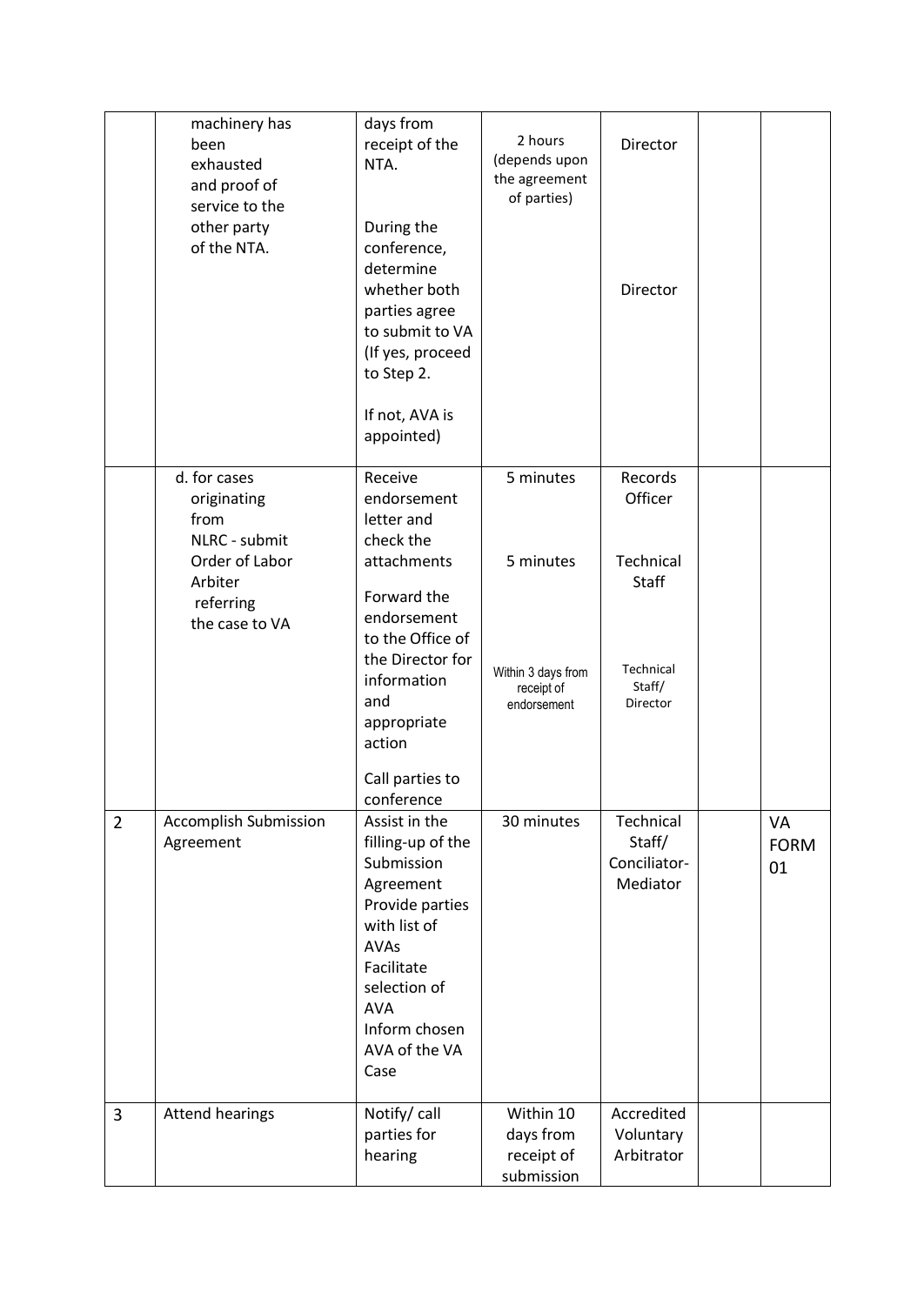|                |                                    |                                                                               | agreement or<br>appointment   |                                       |  |
|----------------|------------------------------------|-------------------------------------------------------------------------------|-------------------------------|---------------------------------------|--|
| $\overline{4}$ | Submit position<br>paper/pleadings | Receive<br>position                                                           | 10 minutes                    | Technical<br>Staff                    |  |
|                |                                    | paper/pleading                                                                |                               |                                       |  |
|                |                                    | S                                                                             | Within 2 days<br>from receipt | Technical<br><b>Staff</b>             |  |
|                |                                    | Forward<br>document to                                                        |                               |                                       |  |
|                |                                    | <b>AVA</b>                                                                    | 90 days                       | Accredited<br>Voluntary               |  |
|                |                                    | Act on pleading<br>and render<br>decision                                     |                               | Arbitrator                            |  |
| 5              | <b>Receive Decision</b>            | Provide copy of<br>Order/Decision<br>/ Award to<br>parties and<br><b>NCMB</b> |                               | Accredited<br>Voluntary<br>Arbitrator |  |
|                |                                    | End of transaction                                                            |                               |                                       |  |

## **Processing of VA subsidy**

#### Schedule of availability of service: **Monday – Friday: 8:00AM – 5:00PM**

Who may avail of the service:

Any **union/employee and employer from organized and unorganized sector party to a VA case**

| Step         | Applicant/<br><b>Client</b>                      | Service Provider                                                                                                                                                                                                                                                                      | <b>Duration</b><br>of Activity<br>(under<br>normal<br>circumsta<br>nces) | Person-in-<br>Charge | <b>Fees</b> | Form                            |
|--------------|--------------------------------------------------|---------------------------------------------------------------------------------------------------------------------------------------------------------------------------------------------------------------------------------------------------------------------------------------|--------------------------------------------------------------------------|----------------------|-------------|---------------------------------|
| $\mathbf{1}$ | Request for<br>the<br>availment of<br>VA subsidy | Receive the filled-up form with<br>complete attachments such as:<br>Request for subsidy<br>$\bullet$<br>entitlement<br>Copy of Decision or<br>$\bullet$<br>Acknowledgment Receipt<br>Official Receipt (if<br>$\bullet$<br>applicable)<br>Copy of Submission<br>$\bullet$<br>Agreement | 10<br>minutes                                                            | Technical<br>Staff   | N/A         | VA FORM 06<br>VA FORM 01-<br>05 |
|              |                                                  | Verify completeness and<br>authenticity of signatures and<br>documents and forward the                                                                                                                                                                                                | 30<br>minutes                                                            | Technical<br>Staff   |             |                                 |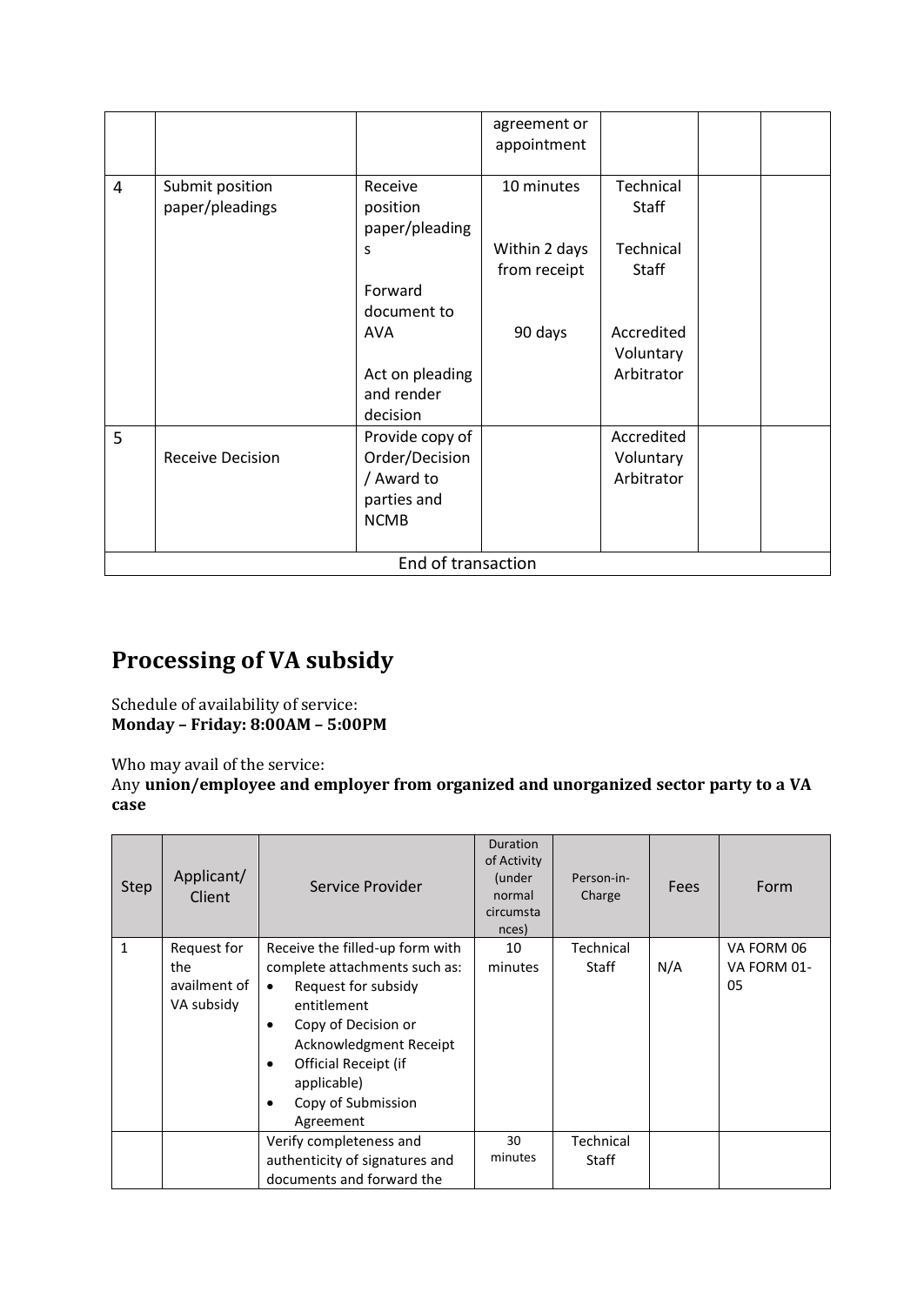|                |                                     | same to the Office of the<br>Director                                               |                                |                                                   |  |
|----------------|-------------------------------------|-------------------------------------------------------------------------------------|--------------------------------|---------------------------------------------------|--|
|                |                                     | Approve request for VA subsidy                                                      |                                | Director                                          |  |
|                |                                     | Prepare obligation request<br>status and assign disbursement<br>voucher (DV) number | 15<br>minutes<br>15<br>minutes | <b>Budget Unit</b><br><b>FMD Head</b><br>Director |  |
|                |                                     | Review and approve DV<br>Verify completeness of                                     |                                | Cashier                                           |  |
|                |                                     | signatures and documents and<br>prepare check                                       | 10<br>minutes                  |                                                   |  |
|                |                                     |                                                                                     | 20<br>minutes                  |                                                   |  |
| $\overline{2}$ | Approve<br>check                    | Review and approve check                                                            | 10<br>minutes                  | Director                                          |  |
| 3              | Receive<br>payment of<br>VA subsidy | Release check                                                                       | 10<br>minutes                  | Cashier                                           |  |
|                |                                     | End of transaction                                                                  |                                |                                                   |  |

## **Issuance of Certificate of No Pending Case**

Schedule of availability of service: **Monday – Friday: 8:00AM – 5:00PM**

Who may avail of the service: **Employee/employer representative**

| <b>Step</b> | <b>Applican</b><br>t/ Client                  | <b>Service Provider</b>                                                                                                                                                                                            | <b>Duration of</b><br><b>Activity</b><br>(under normal<br>circumstances) | Person-in-<br>Charge                                          | <b>Fees</b> | <b>Form</b> |
|-------------|-----------------------------------------------|--------------------------------------------------------------------------------------------------------------------------------------------------------------------------------------------------------------------|--------------------------------------------------------------------------|---------------------------------------------------------------|-------------|-------------|
| 1           | Submit<br>request<br>of no<br>pending<br>case | Receive and record request<br>and refer to technical unit<br>concerned<br>Validate from the list of cases<br>(NS/L, PM, AS/L and VA) and<br>request for assistance (RFA)<br>whether there is a pending<br>case/RFA | 5 minutes<br>10 minutes                                                  | <b>Records</b><br>Officer<br><b>Technical</b><br><b>Staff</b> | N/A         | N/A         |
|             |                                               | Prepare the Certificate of No<br><b>Pending Case</b><br>Countersign the certificate<br>Sign the Certificate                                                                                                        | 10 minutes<br>5 minutes                                                  | Technical<br><b>Staff</b>                                     |             |             |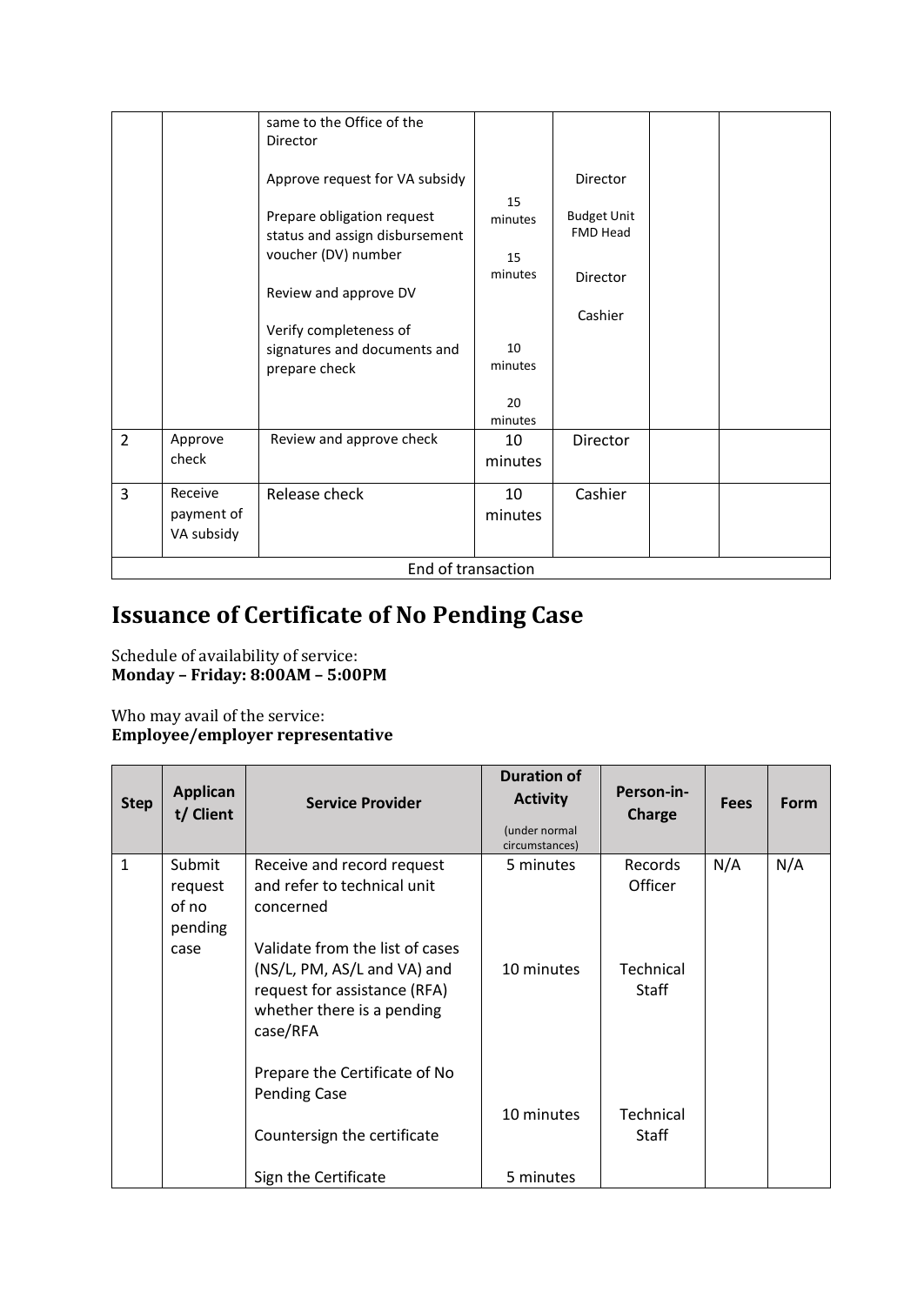|                    |                                  |                       | 5 minutes | Head of<br>Technical<br>Services Unit<br>Director/TS<br>Head |  |  |  |
|--------------------|----------------------------------|-----------------------|-----------|--------------------------------------------------------------|--|--|--|
| $\overline{2}$     | Receive<br>signed<br>Certificate | Issue the Certificate | 5 minutes | Records<br>Officer                                           |  |  |  |
| End of transaction |                                  |                       |           |                                                              |  |  |  |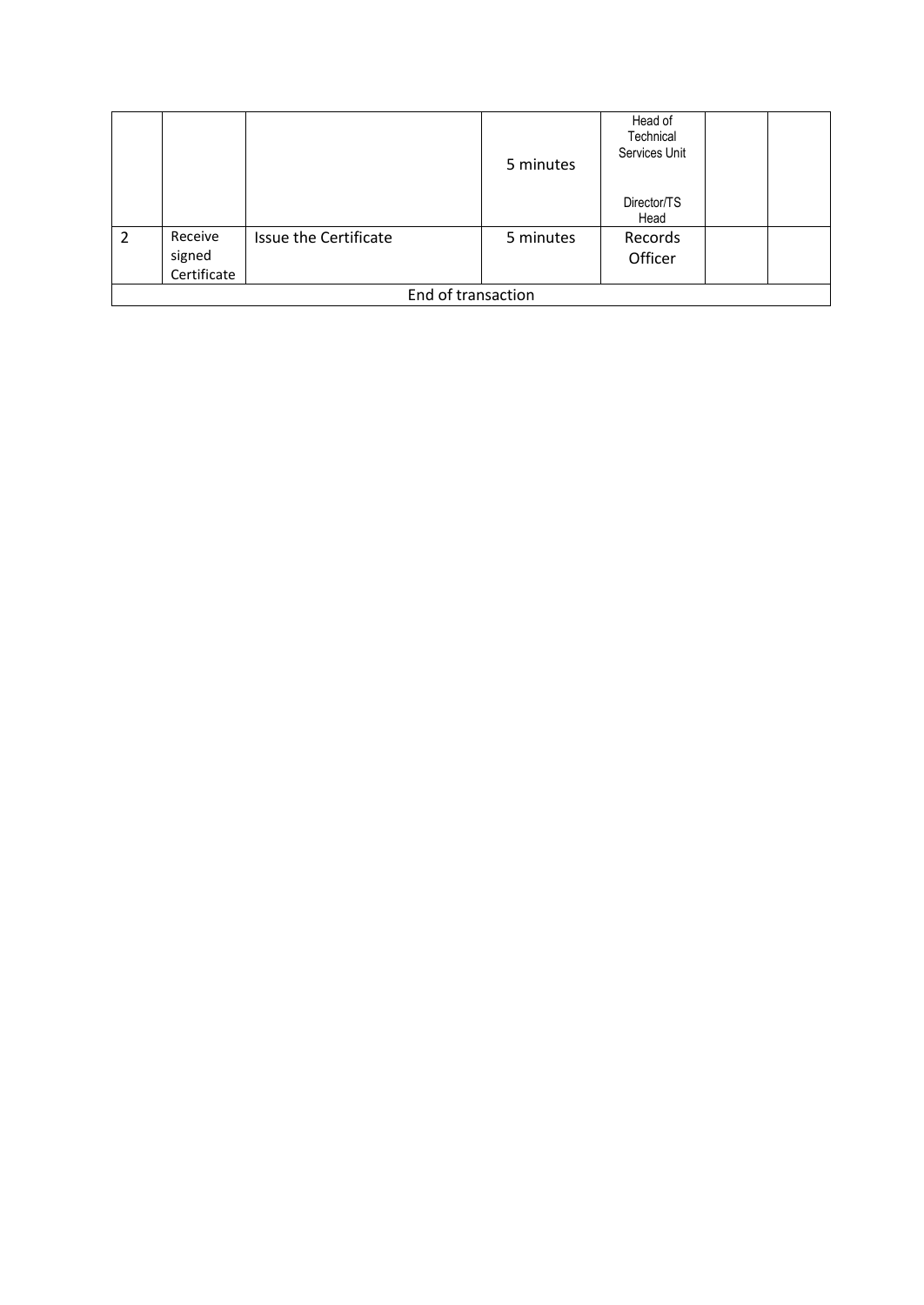## **D I R E C T O R Y**

NCMB - CENTRAL OFFICE 4th – 6th Floors, Arcadia Building, 860 Quezon Avenue, Quezon City

#### **MARIA TERESITA D. LACSAMAN-CANCIO**

Executive Director IV (02) 332-4176, 332-4175(telefax) ncmbco@yahoo.com

#### **TERESITA E. AUDEA**

OIC-Deputy Executive Director IV (02) 332-26-89, 332-4177 (telefax) ncmb.oded1@gmail.com

**MARIA CRISTINA O. MANGALIMAN** OIC-Deputy Executive Director IV (02) 332-41-79 ncmbco@yahoo.com

**ATTY. RONDA D. MALIMBAN** Director II, Technical Services (02) 332-2233 ncmbco@yahoo.com

#### **EDITHLIANE P. TADEO**

OIC-Director II, Internal Services (02) 412-5148 ncmbco@yahoo.com

#### **ERICSON L. IGUAL**

Officer-In-Charge Conciliation-Mediation Division (02) 332-2209 ncmb\_cmd@yahoo.com

#### **LOVELYN S. PAPAS**

Chief, Workplace Relations Enhancement Division (02) 256-5090 ncmb\_wred@yahoo.com

#### **TESS KINSY F. COMANDANTE**

OIC, Voluntary Arbitration Division (02) 332-4178 ncmb\_vad@yahoo.com

#### **ROSE-MARIA C. MAMAOAG**

Chief, Administrative Division 332-4180 ncmb\_admin@yahoo.com

#### **HARRY A CURAZA**

OIC, Financial Management Division 332-2231 ncmb\_fmd@yahoo.com

#### **MARIFE E. FAUSTO**

Chief Research and Information Division 332-2232 ncmbco@yahoo.com

#### **EUGENIA M. CONSTANTINO**

Auditor Commission on Audit 410-8932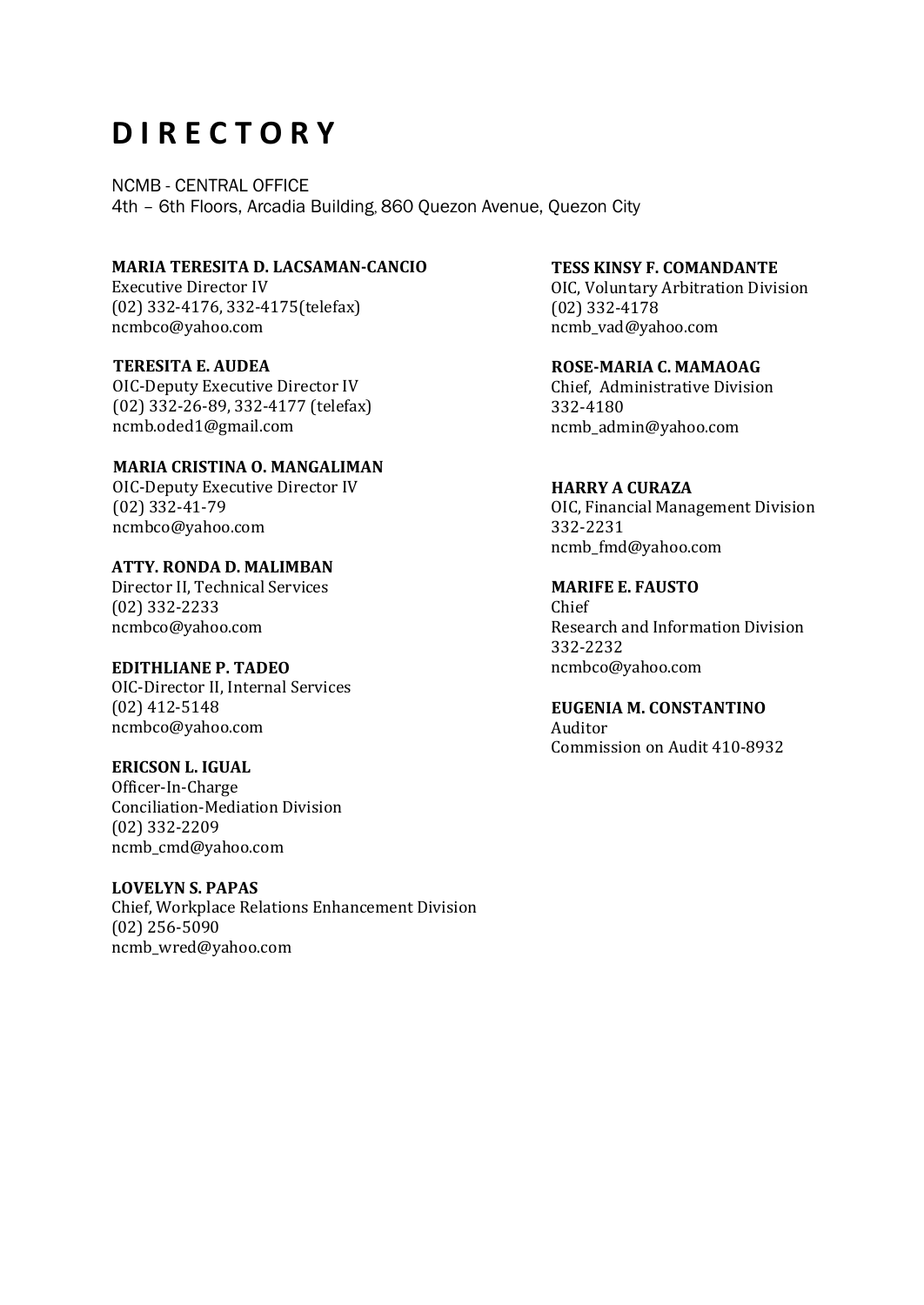## D I R E C T O R Y

REGIONAL BRANCHES

#### **FELICIANO R. ORIHUELA, JR.**

Director II, RCMB – NCR Ground Floor, DOLE Building, Intramuros, Manila 1002 527-72-16; 526-42-30 telefax

Conciliation-Mediation Unit 301-00-48 to 51

Voluntary Arbitration Unit 310-9545

Workplace Relations and Enhancement Unit 310-2441

Administrative Unit 310-24-42 Commission on Audit 527-35-73

#### **BRENDA ROSE C. ODSEY**

Director II, RCMB – Cordillera Administrative Region (074) 442-7292 (t/ fax) 3/F Manongdo Bldg., Benitez Court Magsaysay Avenue, Baguio City 2600 ncmbcar@yahoo.com

#### **JAY JASPER B. JAVINES**

Director II, RCMB I (072) 888-4610 (t/ fax) 2nd Floor, Unison Realty Building Quezon Avenue, City of San Fernando La Union ncmbr\_b1@yahoo.com.ph

#### **GIL G. CARAGAYAN**

Director II, RCMB II (078) 844-1356 3/F, CRADDOCK Bldg., Diversion Road San Gabriel Village, Tuguegarao City 3500 rcmb02@yahoo.com

#### **EDGAR G. AQUINO**

Director II, RCMB III 2nd Floor, PSP Building, Gapan-Olongapo Road, Dolores San Fernando, Pampanga 2000 (045) 961-42-64 (t/ fax) (045) 963-7868 ncmbsanfernando@yahoo.com

#### **CYNTHIA C. FONCARDAS**

OIC-Director II, RCMB IV-A (049) 531-4271; (049) 531-2045 2/F Regon and Sons Building, National Road, Paciano Rizal, Calamba City, Laguna 4027 ncmbiva@yahoo.com

Cavite Extension Office 2/F MYP GBY Building Bayan Luma 7 Aguinaldo Highway Imus, Cavite (046) 476-0807 (046) 471-0615 ncmbiva@yahoo.com

Cainta Extension Office 2/F, F. Takano Center for Health Cainta, Rizal (02) 656-5213 ncmbiva@yahoo.com

#### **LOURDES P. ESTIOCO**

Director II, RCMB IV-B (02) 400-2529 G/F, DOLE Building General Luna cor. Muralla Streets Intramuros, Manila rcmb4b@gmail.com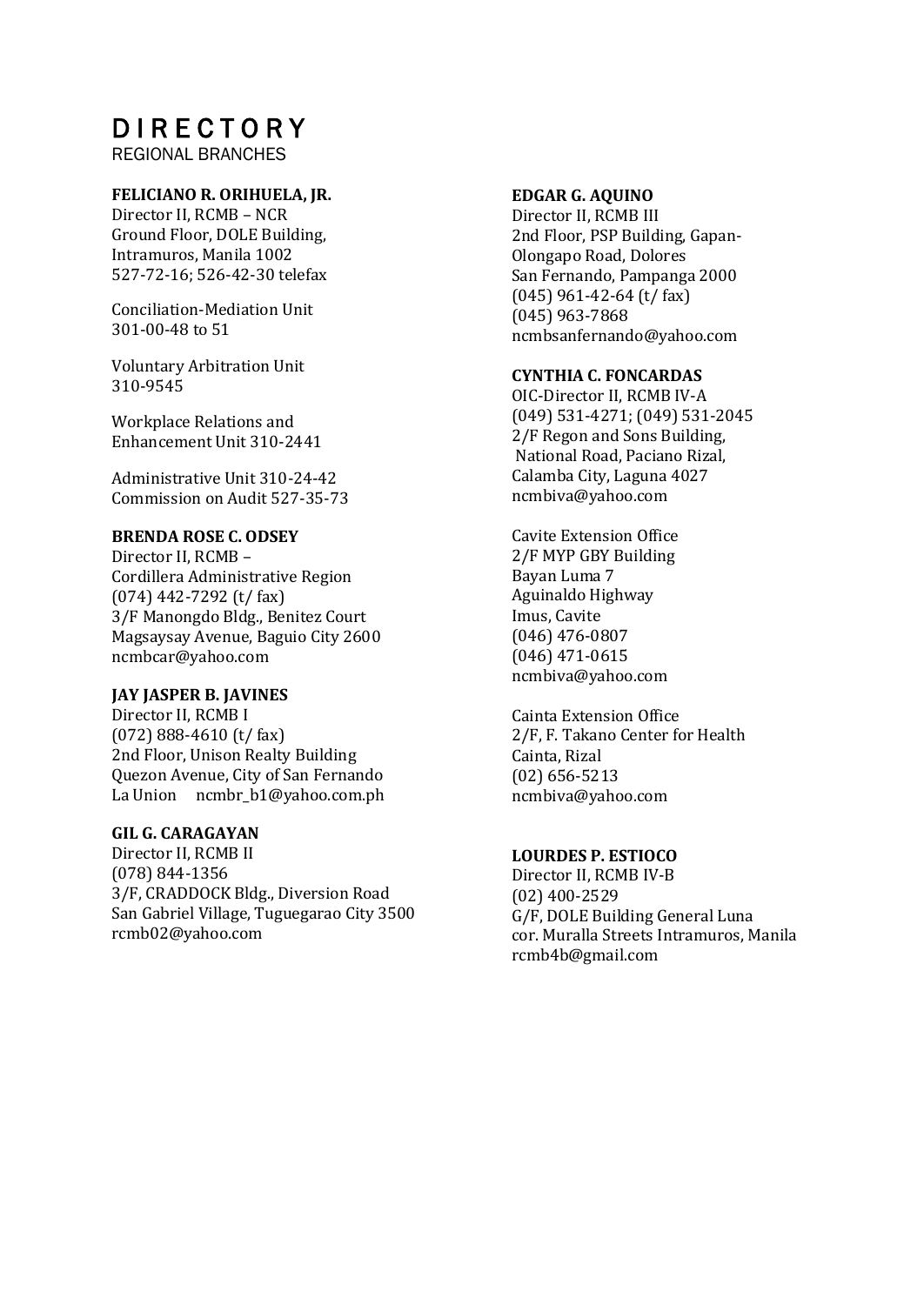## D I R E C T O R Y

REGIONAL BRANCHES

#### **REYNALDO S. FONCARDAS**

Director II, RCMB V (052) 480-8467 (t/ fax) 2nd Floor, ANST Building Washington Drive, Legaspi City 4500 ncmbrb5@yahoo.com

#### **ROSEMARIE G. OXINO**

OIC-Director II, RCMB VI No. 6, 10th Lacson Streets Milagros Building, Bacolod City 6100 (034) 433-0901; 0917-3023412

District Office 2nd Floor, Room 202 Viosil's Building, M.H. Del Pilar, Molo, Iloilo City (033) 332-2199; 0917-3054347 ncmbrb6@yahoo.com

#### **EDMUNDO T. MIRASOL**

Director II, RCMB VII (032) 415-7046 (032) 230-7909 (032) 266-8194 (PLDT) (032) 266-8193 6th Floor, Old Insular Life Building Gen. Maxilom Avenue cor. Gorordo Avenue, Cebu City 6000 cebu.ncmb@yahoo.com

#### **GEMMA R. POLOYAPOY**

Director II, RCMB VIII (053) 832-0659 DOLE Compound, Trece Martirez Street, Tacloban City 6500 ncmbrb8@yahoo.com

#### **ROGEN S. CUMBA**

Director II, RCMB IX (062) 991-2644; (062) 991-2186 3rd Floor, Wee Agro Building Veterans Avenue, Zamboanga City 7000 ncmbr9@yahoo.com

#### **ATTY. LIGAYA R. LUMBAY**

Director II, RCMB X (088) 856-61-23; (088) 881-3123 Maguindanao Masonic Temple Building Capistrano-Pacana Street, Cagayan de Oro City 9000 northmin\_rcmb@yahoo.com

#### **AERRINE MARIE R. REYES**

Officer-in-Charge, RCMB XI (082) 226-3465 (t/fax) (082) 295-7083 DCPI Building, Quezon Boulevard Brgy. 31 Davao City 8000 ncmbrb11@yahoo.com NCMB Local Conciliation and Mediation Service Center 2nd Floor Compostela Municipal Hall Compostela Valley Province

#### **GERIE D. LAMPITCO**

Officer-in-Charge, RCMB XII (083) 228-3438 Door #1 Mezzanine Floor, Duremdes Building, Zone 1, Gensan Drive, Koronadal City, South Cotobato

2nd Floor, Dimalanta Building, Leopoldo D. Dacera Sr. Avenue *(formerly Mabuhay Road)*  Brgy. City Heights, General Santos City (083) 552-5758 ncmbrb12@yahoo.com.ph

#### **MA. THERESA M. FRANCISCO**

Officer-in-Charge, RCMB XIII (085) 342-5871 (t/ fax) 342-9131 1st & 2nd Flr. Nimfa Tiu Building, J.P. Rosales Street, Butuan City ncmb13caraga@yahoo.com